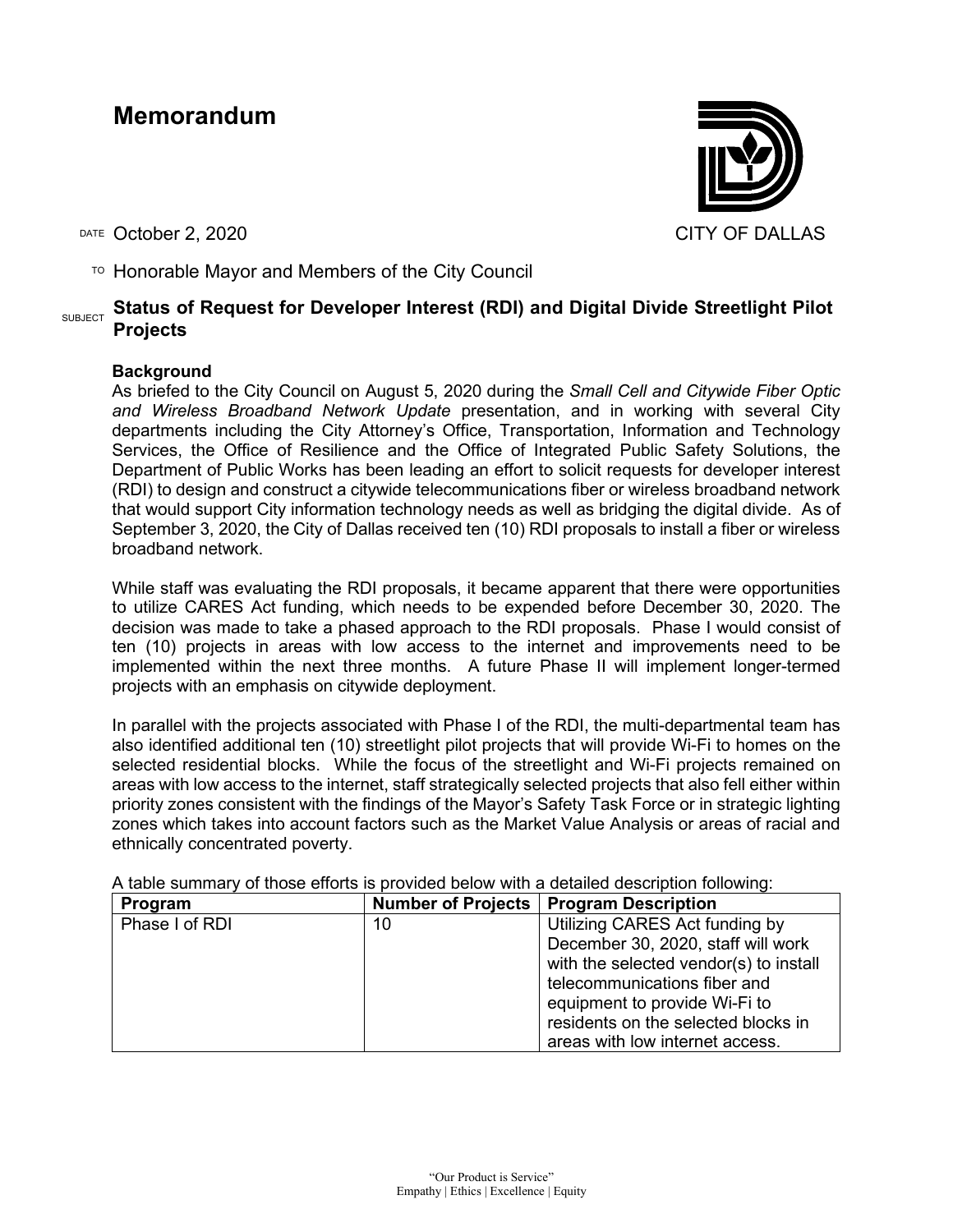#### DATE October 2, 2020

# **STATUS OF REQUEST FOR DEVELOPER INTEREST (RDI) AND DIGITAL DIVIDE STREETLIGHT PILOT PROJECTS**

| Program                          | <b>Number of Projects</b> | <b>Program Description</b>                                                                                                                                                                                                                                                                                                              |
|----------------------------------|---------------------------|-----------------------------------------------------------------------------------------------------------------------------------------------------------------------------------------------------------------------------------------------------------------------------------------------------------------------------------------|
| Phase II of RDI                  | TBD                       | Staff will evaluate RDI proposals<br>over the next three months to<br>determine the best value to the City<br>for citywide deployment of a fiber or<br>wireless broadband network.<br>Recommended agreements, with<br>little to no cost to the City, will be<br>brought forward for City Council<br>consideration in early 2021.        |
| Streetlight/Wi-Fi Pilot Projects | 10                        | Utilizing CARES Act funding by<br>December 30, 2020, staff will be<br>installing streetlights and<br>telecommunications fiber and<br>equipment to provide Wi-Fi to<br>residents on the selected blocks in<br>areas with low internet access and<br>areas identified by the Mayor's<br>Safety Task Force or Strategic<br>Lighting Zones. |

### **Details of Phased Approach of RDI Proposals**

#### *Phase I of RDI Proposals*

After evaluating the RDI proposals, it was decided to move forward with two phases of entering into agreements with the selected proposers. Phase I of the RDI selections will include pilot projects in which the selected proposer(s) will install conduit and telecommunications fiber and run that conduit and fiber from selected City facilities to identified residential blocks. Originating from City facilities, the conduit and fiber will be connected to telecommunications equipment installed on selected blocks and this equipment will be able to serve the proposer's customers as well as broadcast the City's Wi-Fi signal to the residents on the selected blocks.

Given the scope of Phase I of the RDI proposals, City staff evaluated residential blocks that were within the City zip codes with the highest level of residents without internet access. Focusing on the residents with the highest levels of no access to the internet and the closest proximity to City facilities resulted in pilot projects on the following streets within the identified limits:

- 1. Martin Weiss Recreation Center: Thibet St. from Martindale to Westmoreland (CD 1),
- 2. Fire Station #52: Bridlewood from Cockrell Hill to Western Park (CD 3),
- 3. Beckley Saner Recreation Center: Seevers from Hobson to Elmore (CD 4),
- 4. Fire Station #23: Iowa from Corinth to Bruck (CD 4),
- 5. Pleasant Oaks Recreation Center: Greenmound from McCutcheon to McKim (CD 5),
- 6. Fire Station #32: Toland from Jim Miller to Elva (CD 5),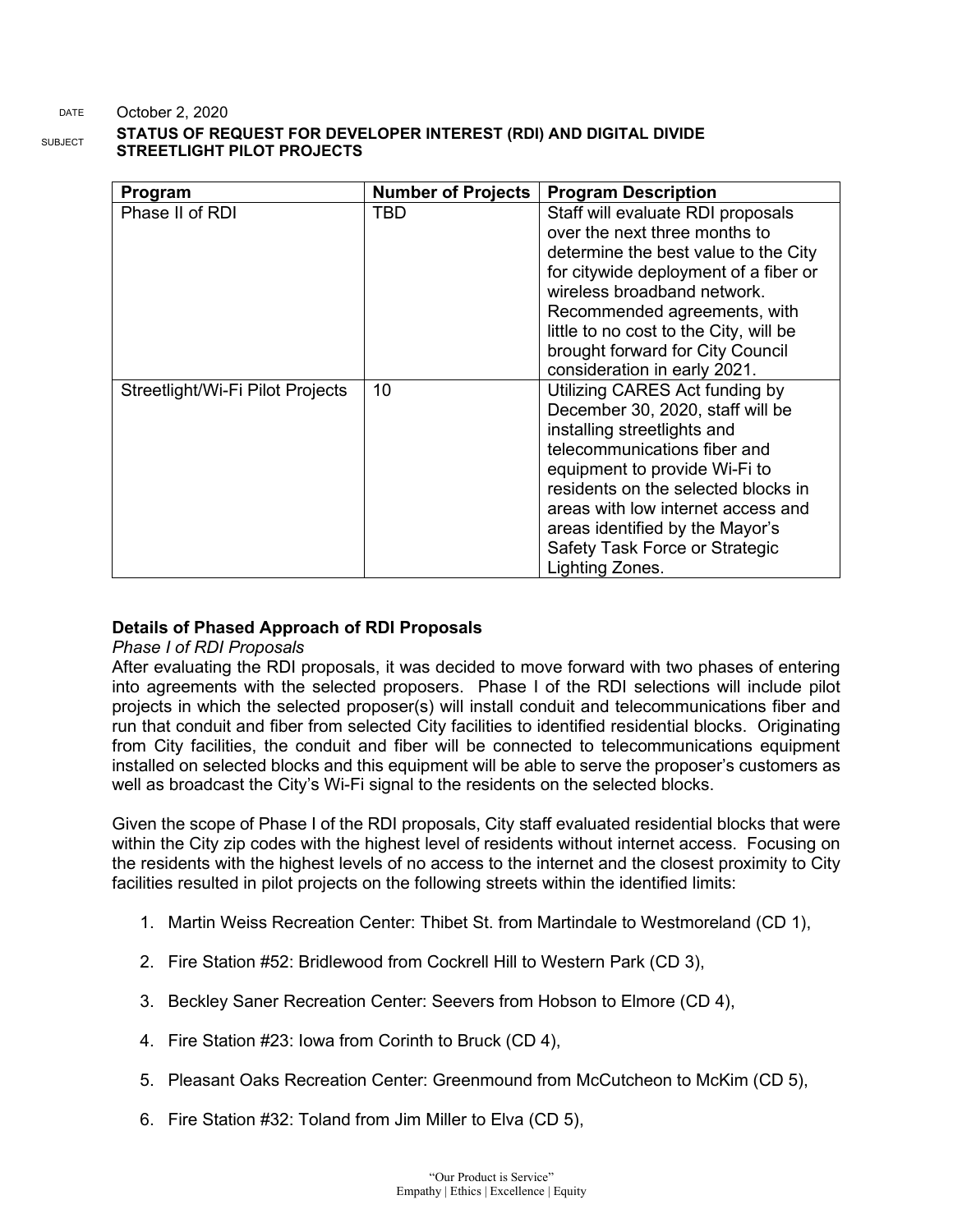#### DATE October 2, 2020 **SUBJECT STATUS OF REQUEST FOR DEVELOPER INTEREST (RDI) AND DIGITAL DIVIDE STREETLIGHT PILOT PROJECTS**

- 7. Arcadia Branch Library: N. Justin Ave. from Library to Goodman (CD 6),
- 8. Fire Station #50: Bluegrass from Keeneland to Furlong (CD 6),
- 9. Singing Hills Recreation Center: Gillarel Springs from Old Ox to Cul-de-Sac (CD 8),
- 10. Polk Wisdom Library: Deerwood from Library to S. Polk (CD 8).

Understanding that Phase I of the RDI selections will require some level of participation on behalf of the City, staff is recommending the use of \$2M of CARES Act funding to leverage partnerships in the deployment of these pilot projects. While currently awaiting proposals on the ten (10) partnership projects and given that the CARES Act funding must be expended by December 30, 2020, staff is bringing forward a City Council agenda item on October 13, 2020, to allow the City Manager or his designee to enter into agreements with the selected vendor(s) and authorize expenditures of up to \$2M to deliver these 10 projects.

### *Phase II of RDI Proposals*

As Phase I of the RDI proposals is focusing on short-term, localized projects due to the use of CARES Act funding, Phase II of the RDI proposals will evaluate longer-term options that will have a citywide impact. Between October and December 2020, staff will continue evaluating proposals and begin negotiating agreements that will bring fiber optic or wireless broadband networks to the City at little to no cost. The negotiated agreements will be brought to the appropriate City Council committees in early 2021 before being brought before the City Council for consideration.

### **Digital Divide Streetlight Pilot Projects**

Concurrent with the development of the RDI proposals, the departments of Transportation, Information and Technology Services, and Public Works have been developing ten (10) additional digital divide pilot projects that utilize the installation of streetlights and wireless network equipment to broadcast Wi-Fi to the residents on the selected blocks. Similar to the methodology used in Phase I of the RDI proposals, using \$2.5M of CARES Act funding, the City will run conduit and fiber from a closely- adjacent City facility to the selected blocks and connect that fiber to Wi-Fi equipment on the installed streetlights.

With continued focus on implementing these projects in neighborhoods with the highest needs of internet access and as the installation of streetlights is included in the scope of these projects, City staff also selected seven (7) projects in areas identified in the Mayor's Safety Task Force and within one of sixteen (16) strategic lighting zones that takes into consideration the Market Value Analysis (MVA), areas of racial and ethnically concentrated poverty, opportunity zones, neighborhood reinvestment zones, and the Dallas Police Department's target area action grid. Utilizing \$2.5M of CARES Act funding, which must be expended by December 30, 2020, the ten (10) projects funded through this initiative include (projects also include identification in areas of low internet access (LIA), the Mayor's Safety Task Force (MTF), and the strategic lighting zones (SLZ):

- 1. Thurgood Marshall Recreation Center: Ariel from Mark Trail to Dove Creek (CD 3, LIA and SLZ),
- 2. Fire Station #38: Cicero from Wilhurt to Ann Arbor (CD4, LIA, MTF, and SLZ),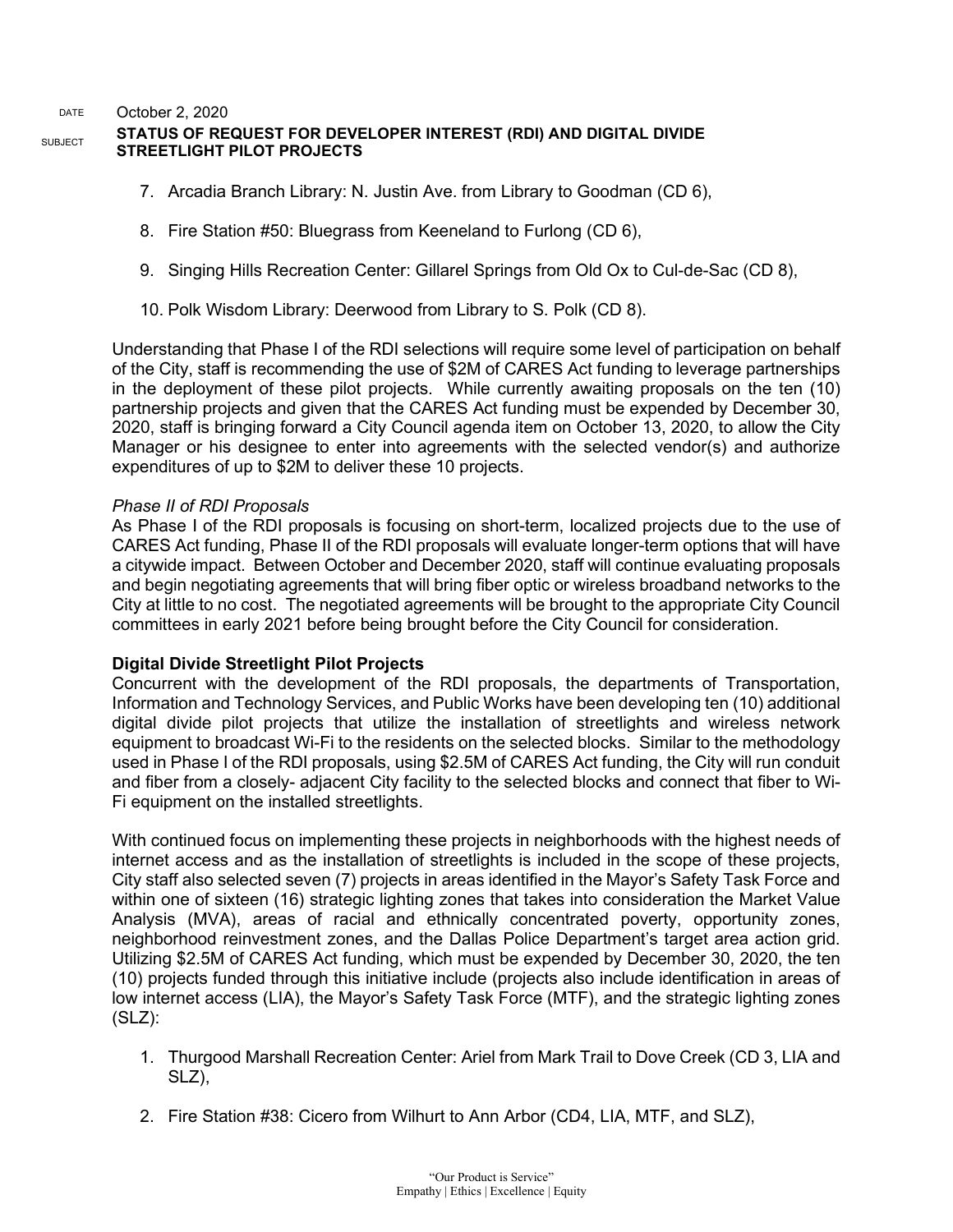DATE October 2, 2020

### **STATUS OF REQUEST FOR DEVELOPER INTEREST (RDI) AND DIGITAL DIVIDE STREETLIGHT PILOT PROJECTS**

- 3. Eloise Lundy Recreation Center: Denley from Hutchins to Reverend CBT Smith (CD 4, MTF and SLZ),
- 4. Fire Station #5: Corvette from Bruton to Limestone (CD 5, LIA, MTF, and SLZ),
- 5. Janie C. Turner Recreation Center: Ezekial from Elam to Hoode (CD 5, LIA, MTF, and SLZ),
- 6. Mattle Nash Myrtle Davis Recreation Center: Bayside from Hampton to Puget (CD 6, LIA and SLZ),
- 7. Juanita J. Craft Senior Center: Frazier from Spring to Marshall (CD 7, LIA, MTF, and SLZ),
- 8. Skyline Library: Symphony from Everglade to Snowbird (CD 7, LIA, partially in MTF, and SLZ),
- 9. Fire Station #40: Kirnwood from Cul-de-Sac to Cul-de-Sac (CD 8, LIA, MTF, and SLZ),
- 10. Fire Station #54: Pinebrook from Bonnie View to Strawberry Trail (CD 8, LIA and SLZ).

As this memo has identified ten (10) streetlight and Wi-Fi projects and ten (10) RDI proposal projects (please see attached Table 1 of projects), over the next three (3) months, staff will be working quickly to expend the CARES Act funding associated with those projects. In addition to the information in this memo, staff is bringing forward a City Council agenda item on October 13, 2020, to authorize the City Manager or his designee to enter into agreements and expend up to \$2M in CARES Act funding and will also be briefing the Ad Hoc Committee on COVID-19 Recovery and Assistance on these efforts on October 15, 2020. Should you have additional questions or concerns, please contact Robert M. Perez, Director of Public Works.

Majed A. Al-Ghafry, P.E. Assistant City Manager

c: T.C. Broadnax, City Manager Chris Caso, City Attorney Mark Swann, City Auditor Bilierae Johnson, City Secretary Preston Robinson, Administrative Judge Kimberly Bizor Tolbert, Chief of Staff to the City Manager

Jon Fortune, Assistant City Manager Joey Zapata, Assistant City Manager Dr. Eric A. Johnson, Chief of Economic Development and Neighborhood Services M. Elizabeth Reich, Chief Financial Officer M. Elizabeth (Liz) Cedillo-Pereira, Chief of Equity and Inclusion Directors and Assistant Directors